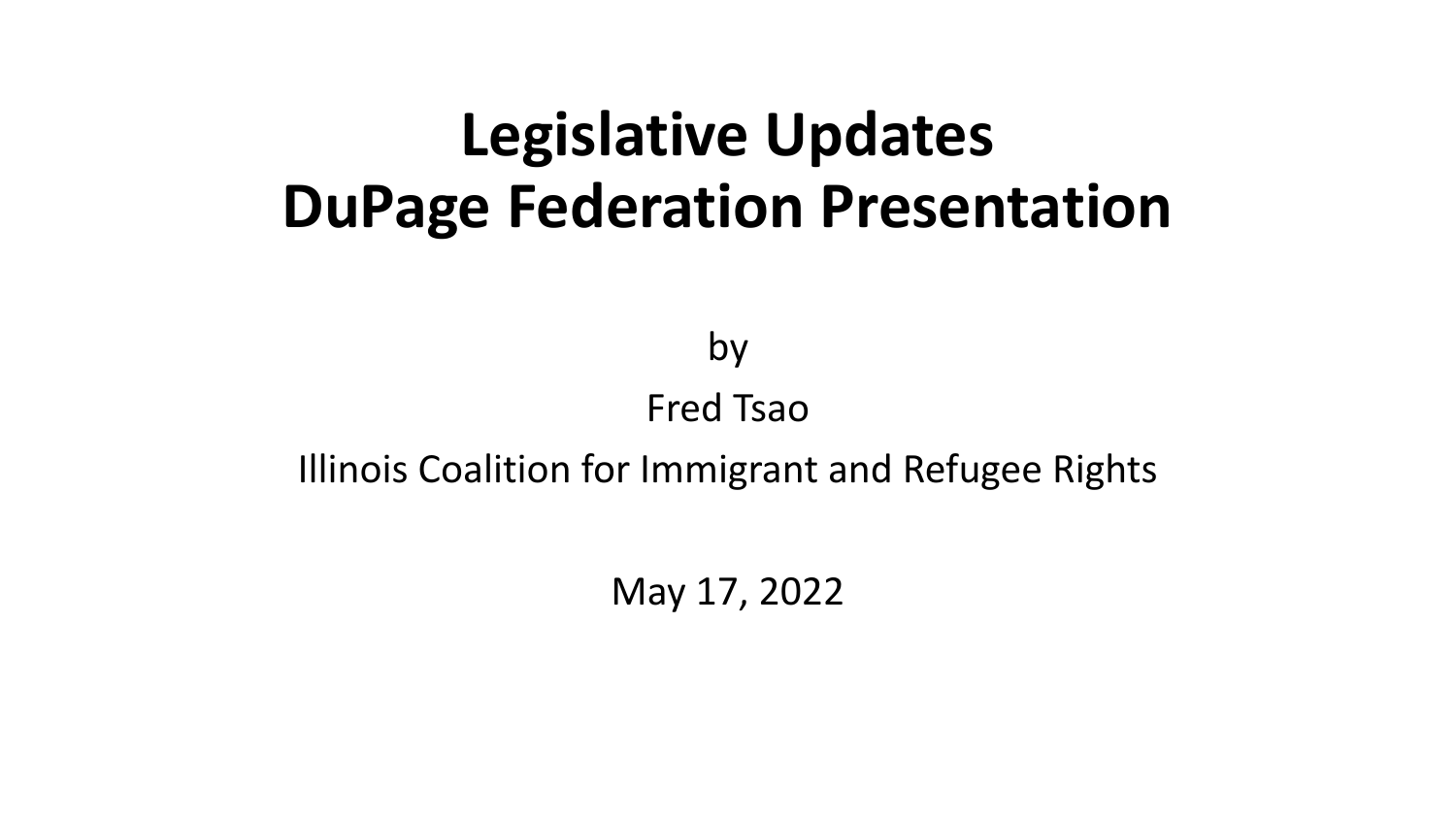### **Earned income credit**

• Many low-income Illinois taxpayers with children qualify for an "earned income credit" (EIC) similar to the "earned income tax credit" (EITC) available from the federal government. The rules for who is eligible for EIC have been similar to those for federal EITC.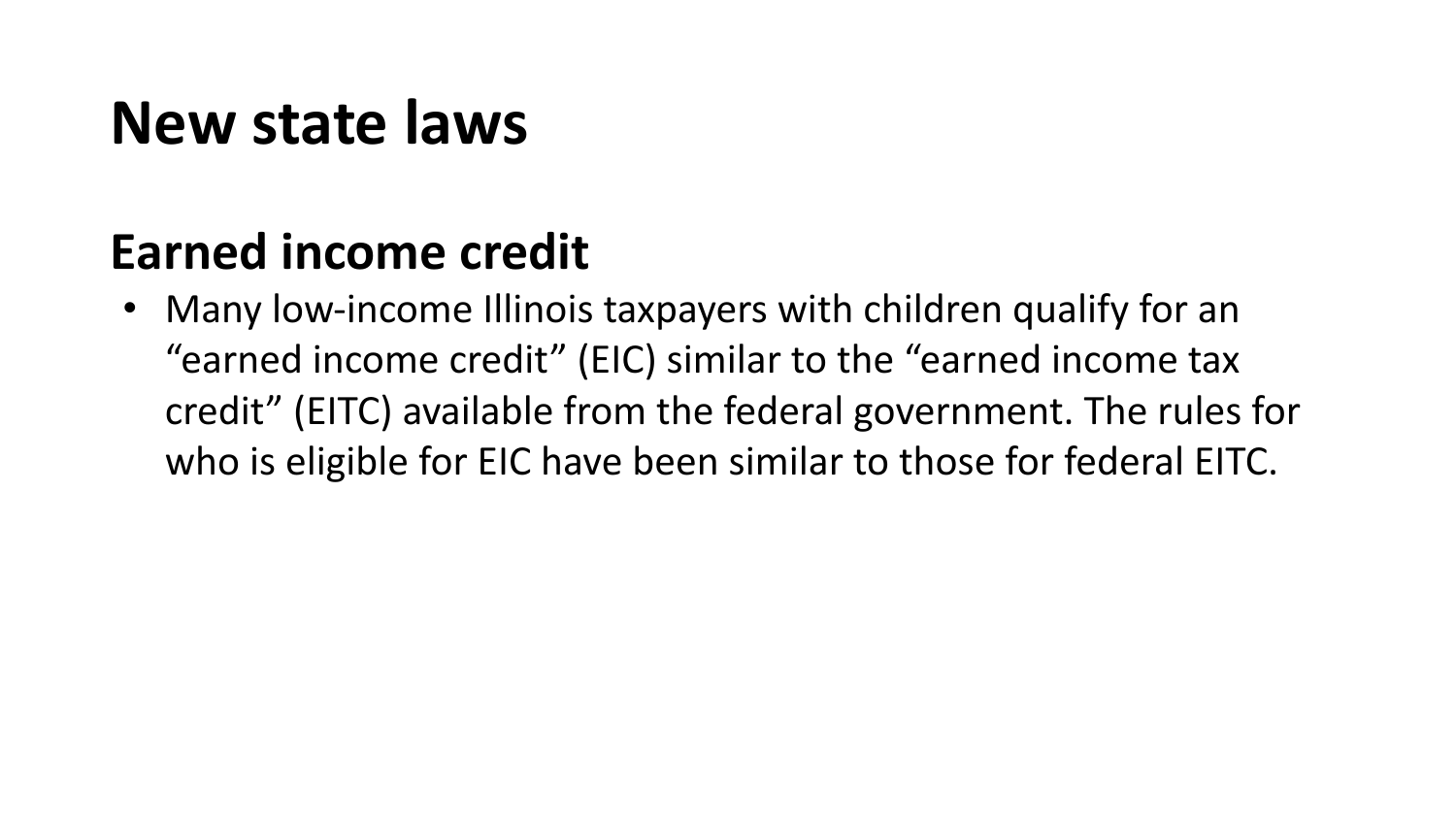### **Earned income credit**

- ICIRR and other organizations worked to expand EIC eligibility beyond the federal rules. In April we won EIC for
	- immigrants who pay taxes using an Individual Taxpayer Identification Number instead of a Social Security Number
	- Childless taxpayers 18-24 years old or 65 or older
- These changes take effect in 2023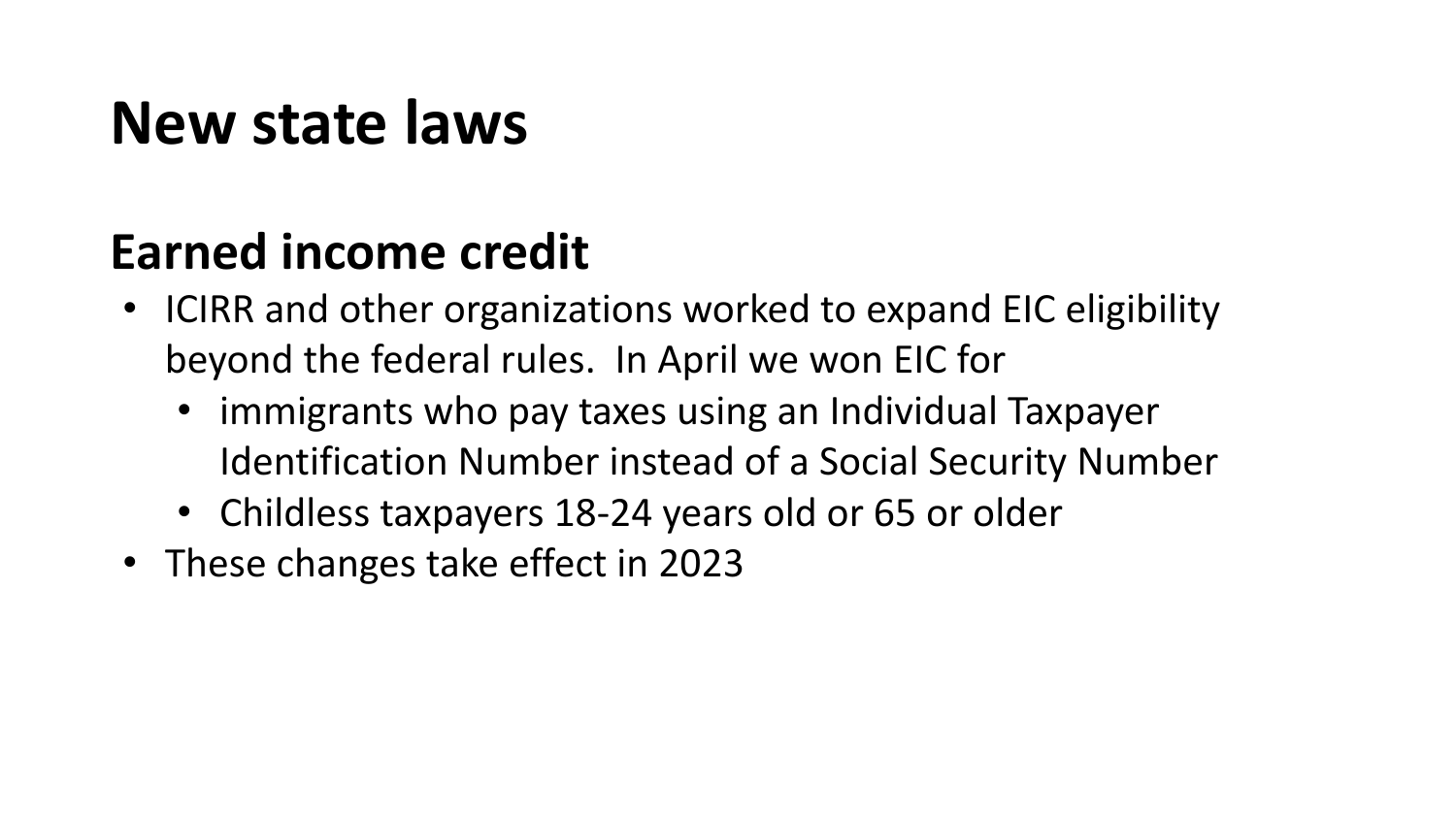### **Earned income credit**

- The state will also be issuing tax rebate checks to low- and middle-income families, including those who qualify for EIC under the new law
- We will be working over the next few years to win a child tax credit similar to what the federal government had in place throughout 2021.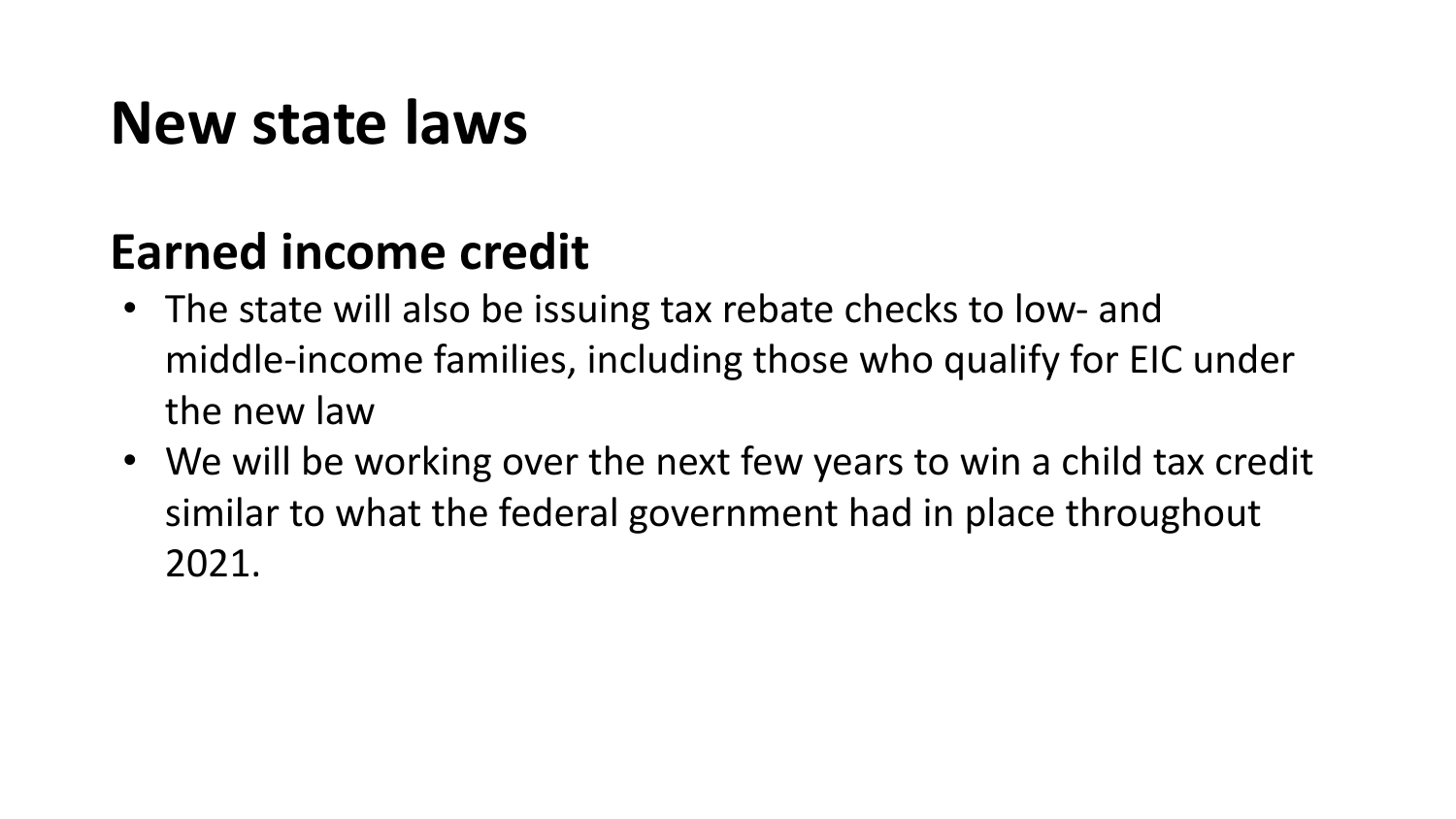### **Health care**

- ICIRR was part of the Healthy Illinois Coalition's push to extend state health coverage to all immigrants regardless of age or status
	- In 2020 the General Assembly approved coverage for immigrants **65 or older**
	- In 2021 coverage for immigrants **55 to 64** was approved
	- In April the General Assembly approved covered from immigrants **42 to 54 starting July 1, 2022**
	- Children under 18 are already covered by the AllKids program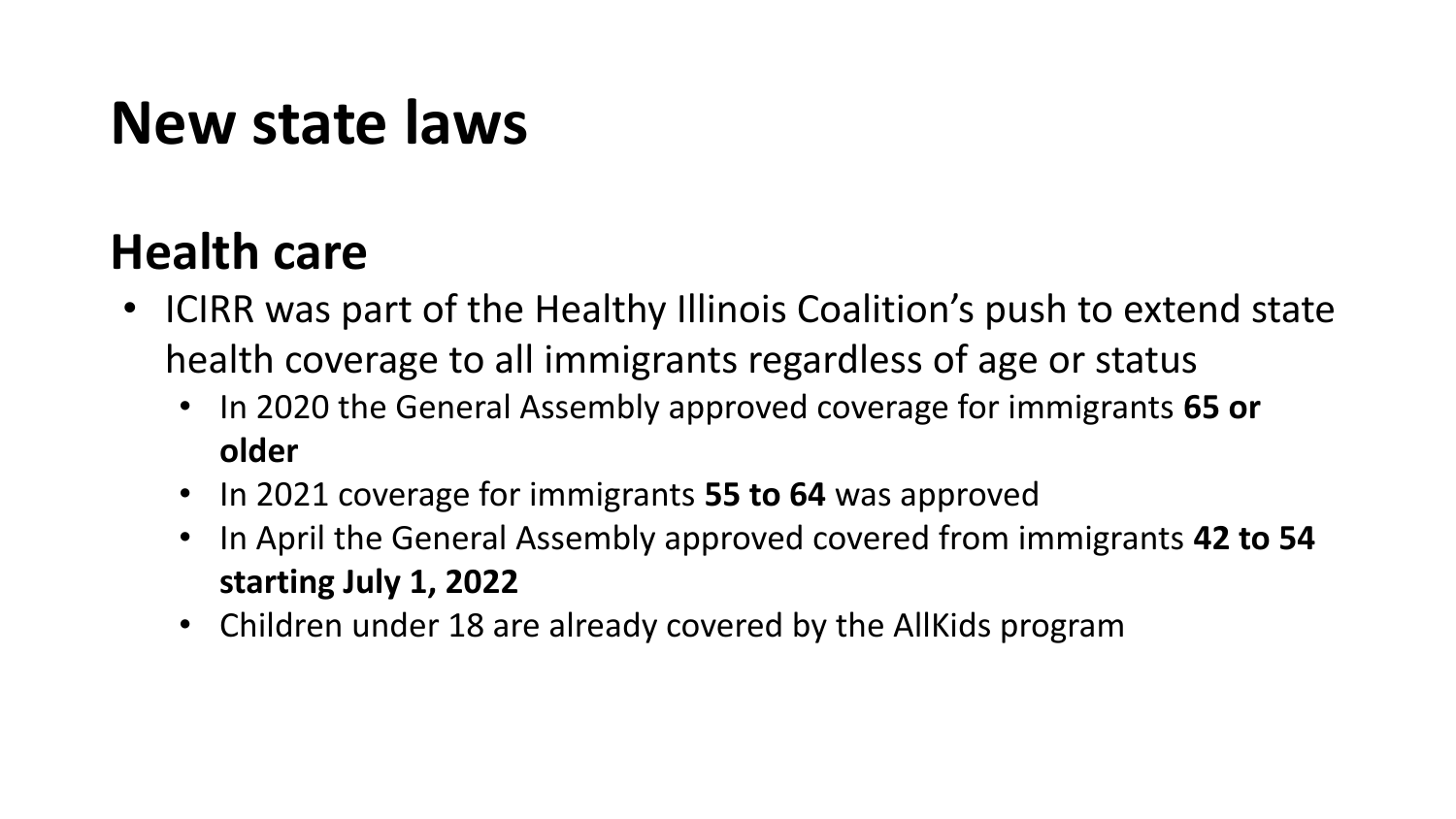# **Immigrant Services Funding**

The state funds the Immigrant Services Line Item, which provides grants funding for

- New Americans Initiative to assist with citizenship and DACA applications
- Immigrant Family Resource Program to educate immigrants regarding public benefits and helps them navigate the application process
- Immigrant Family Support Program to provide direct cash assistance for immigrant families affected by the pandemic and excluded from federal aid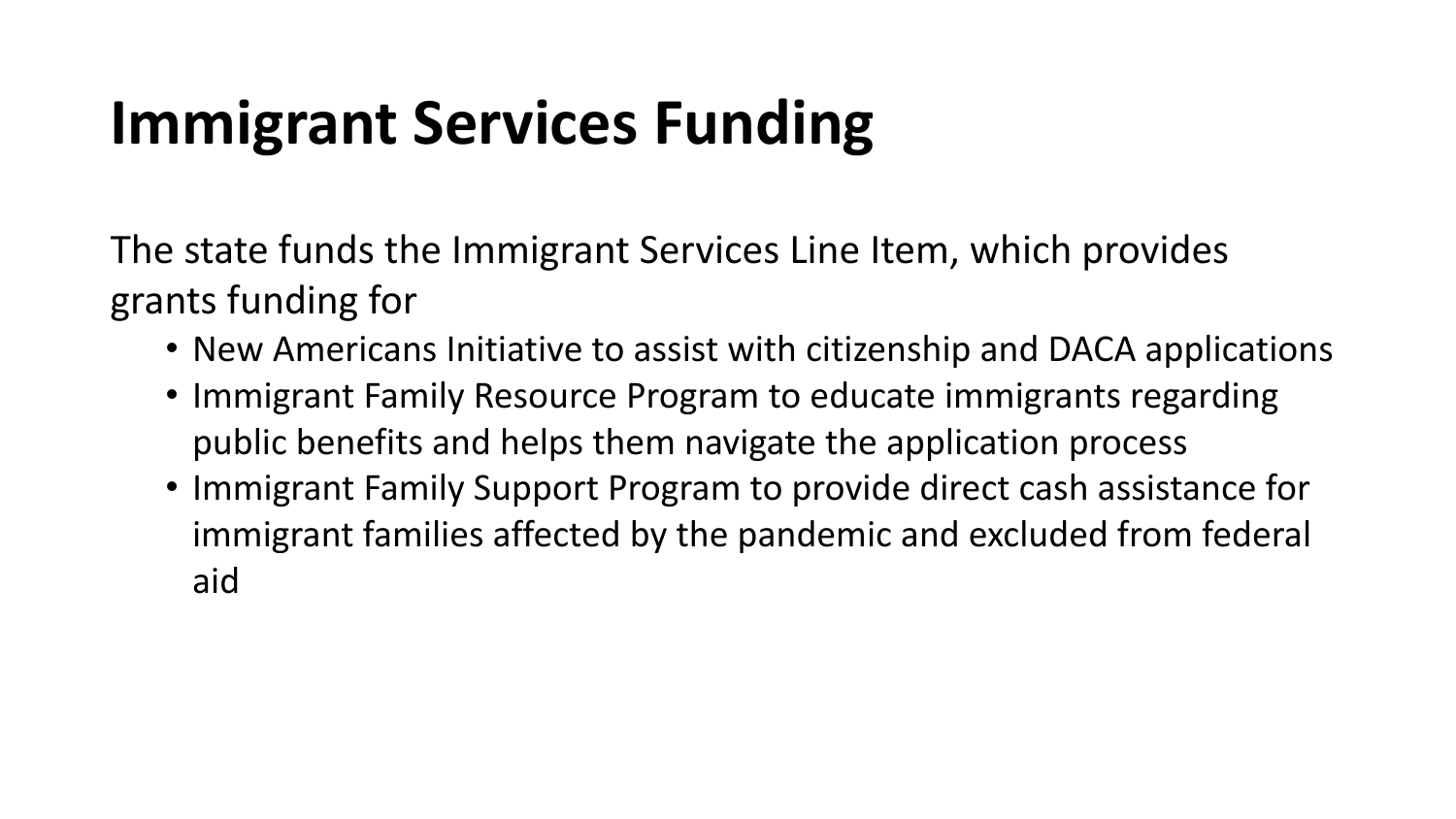# **Immigrant Services Funding**

In 2021 the General Assembly approved \$44 million for immigrant services (up from \$30 million) for FY 2022

- This amount includes \$30 million for direct cash assistance (up from \$20 million) through the Immigrant Family Support Program
- The Illinois Department of Human Services also allocated \$6 million in additional funding for ISLI to assist Afghan and Haitian arrivals – bringing the **ISLI total to \$50 million**, including \$32.5 million for cash assistance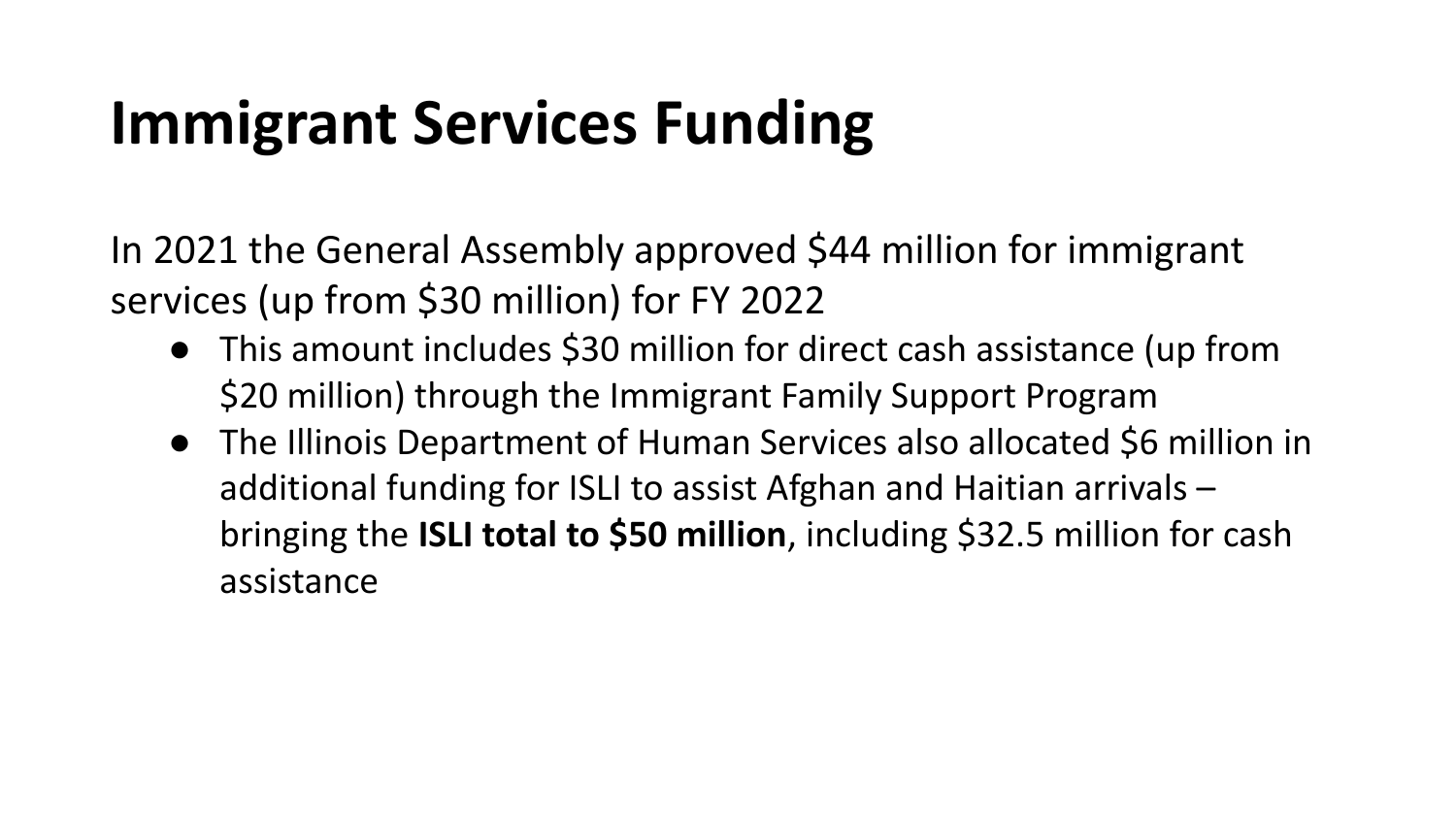# **Immigrant Services Funding - 2022**

For FY 2023, ICIRR asked for \$53 million for immigrant services

- This includes additional funds to allow partner organizations to increase salaries to retain trained staff
- This also includes funding to defray the cost of citizenship application fees for lower-income immigrants

The General Assembly approved \$38 million for immigrant services but also approved major increases for refugee resettlement and immigrant welcoming centers.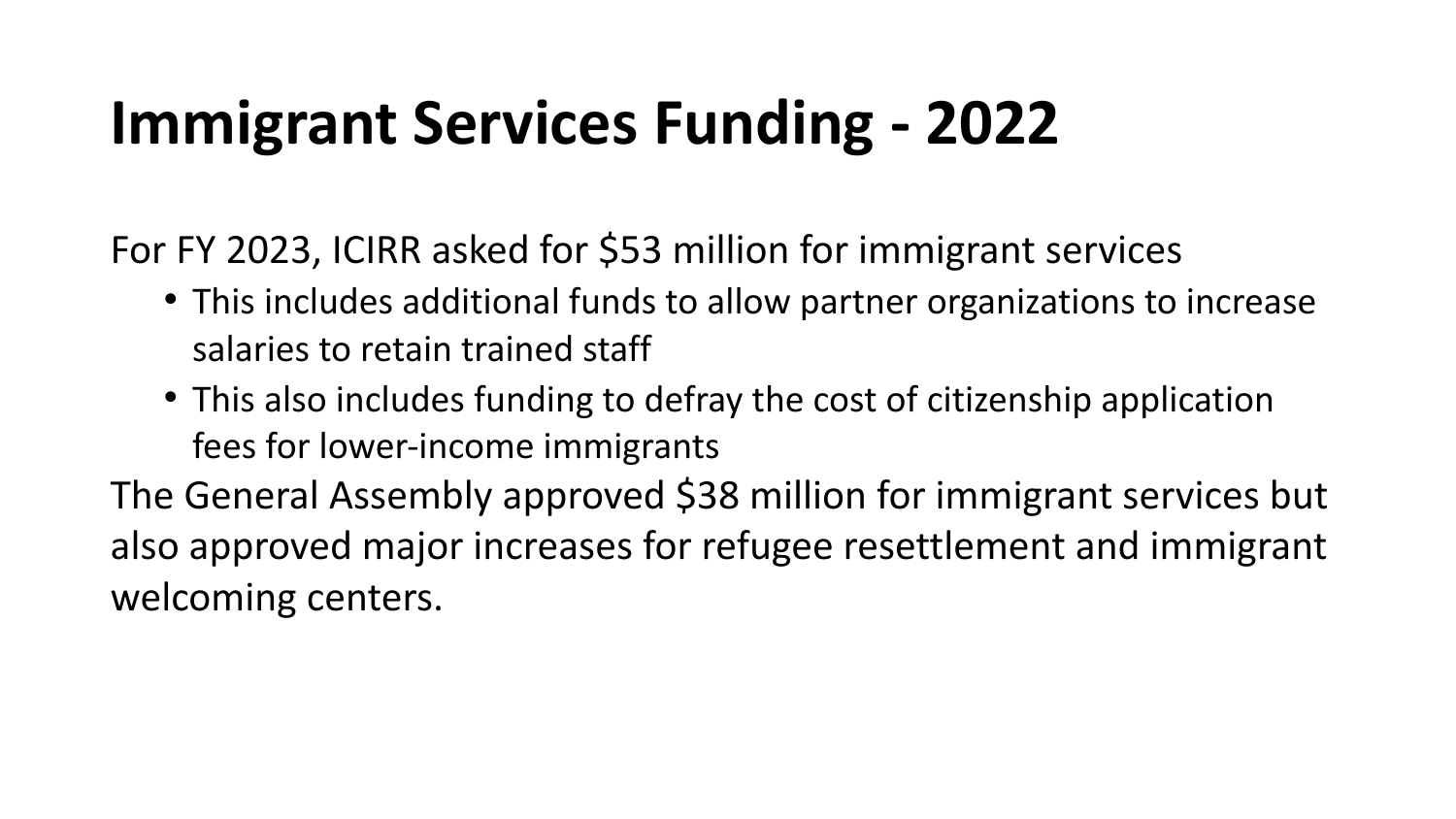#### **Illinois Way Forward**

- Bars local police from most collaboration and communication with ICE (unless ICE has a criminal warrant)
	- No joint operations
	- No ICE access to police facilities, equipment, or people in custody
	- No sharing of information regarding custody status of individuals
	- No direct transfers of people in custody
- Bars inquiries regarding citizenship and immigration status (so police don't have information that they can/must share with ICE)
- Ends jail contracts to hold people for immigration detention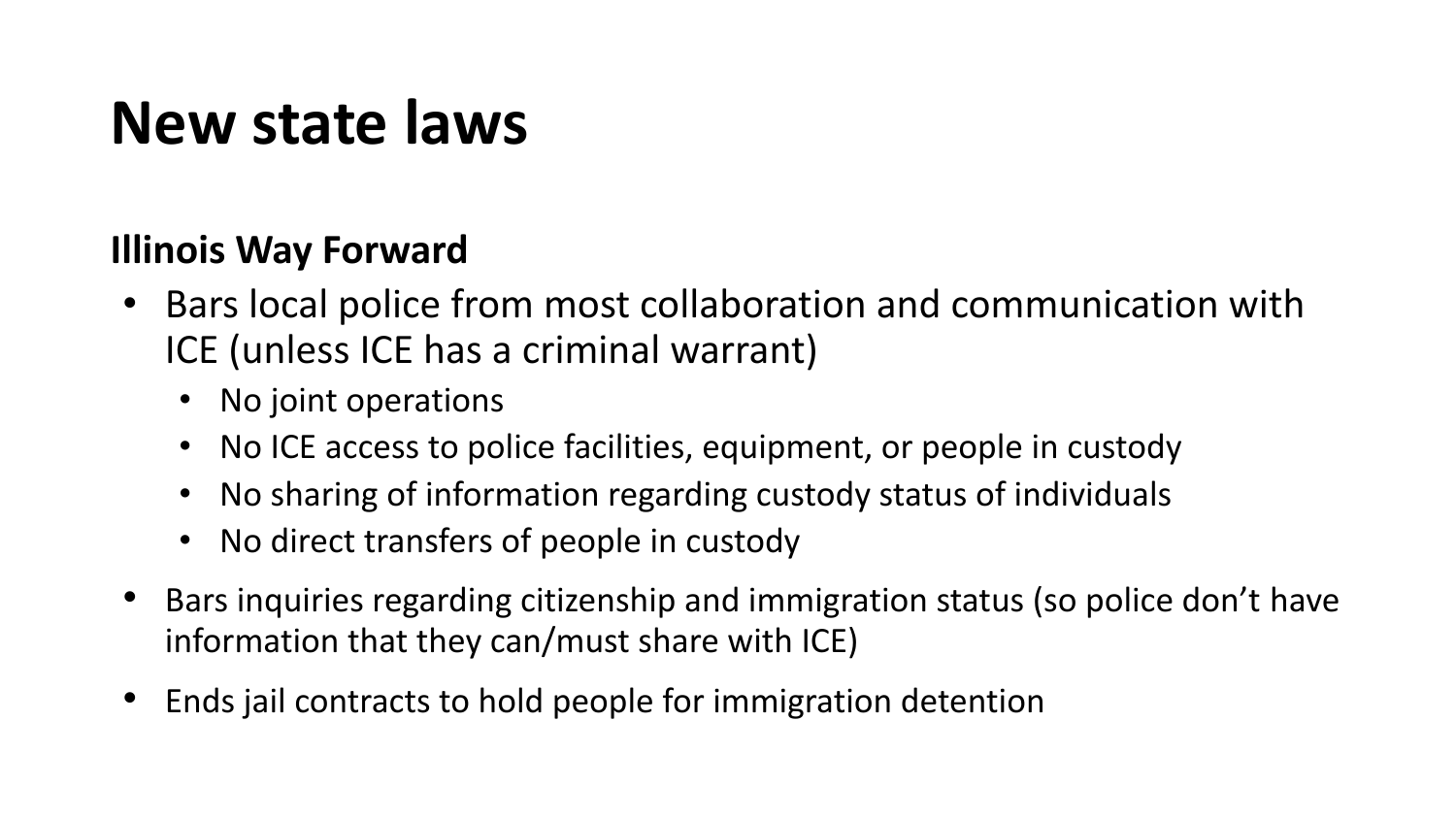*Violations of Illinois Way Forward?*

Please call the ICIRR Family Support Hotline:

**1-855-HELP-MY-FAMILY (855-435-7693)**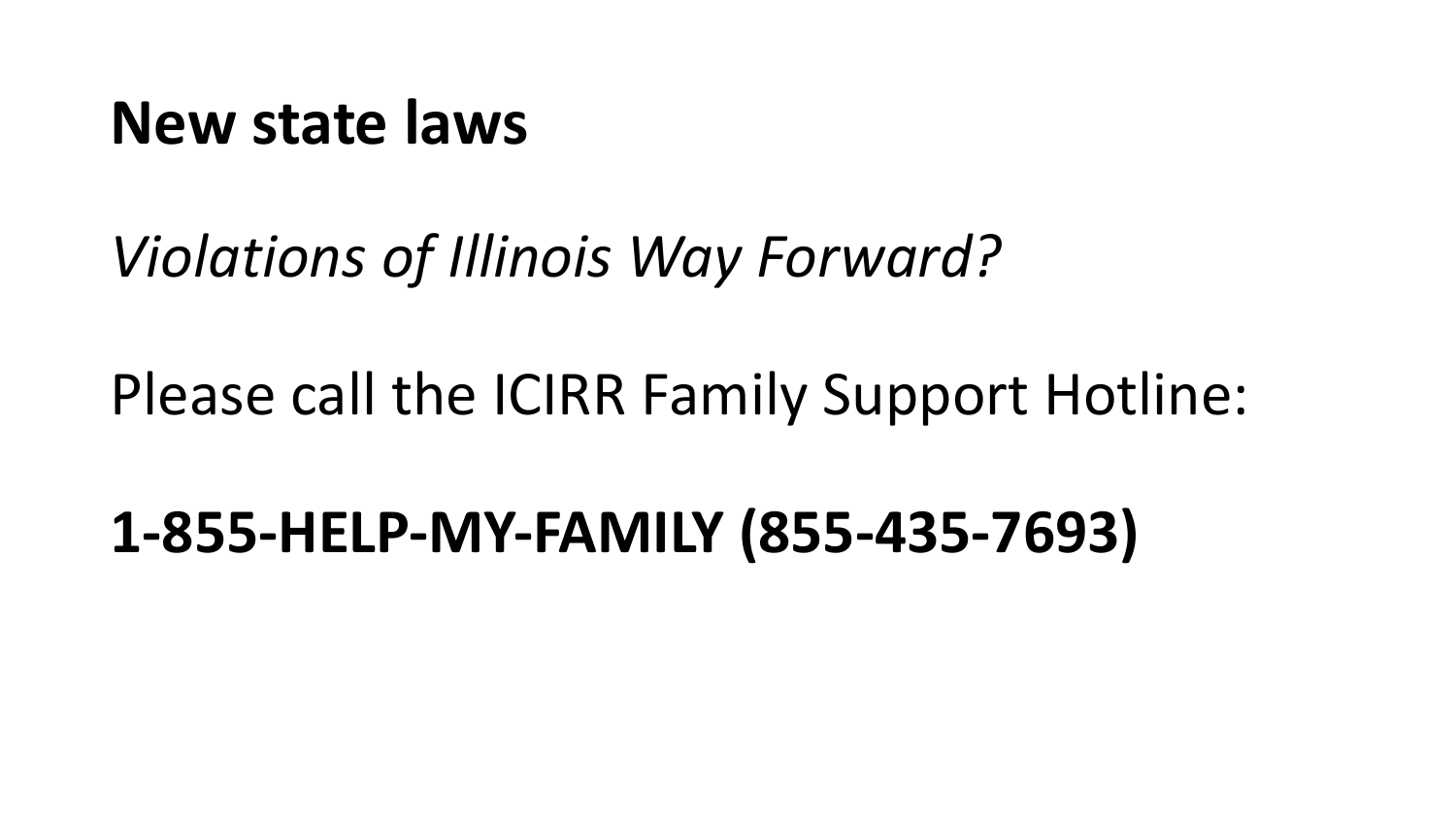#### **Public charge**

- Public charge is part of immigration law that can bar people from getting a visa or green card if the federal government believes they will rely on public support for their livelihood
- The previous administration issued a public charge rule in 2019
	- Medical, nutritional, and housing supports count
	- Quantitative standards for factors like age, income, employment history/education
	- This rule created a "chilling effect" discouraging many immigrants from seeking public benefits, even if they or their family members are eligible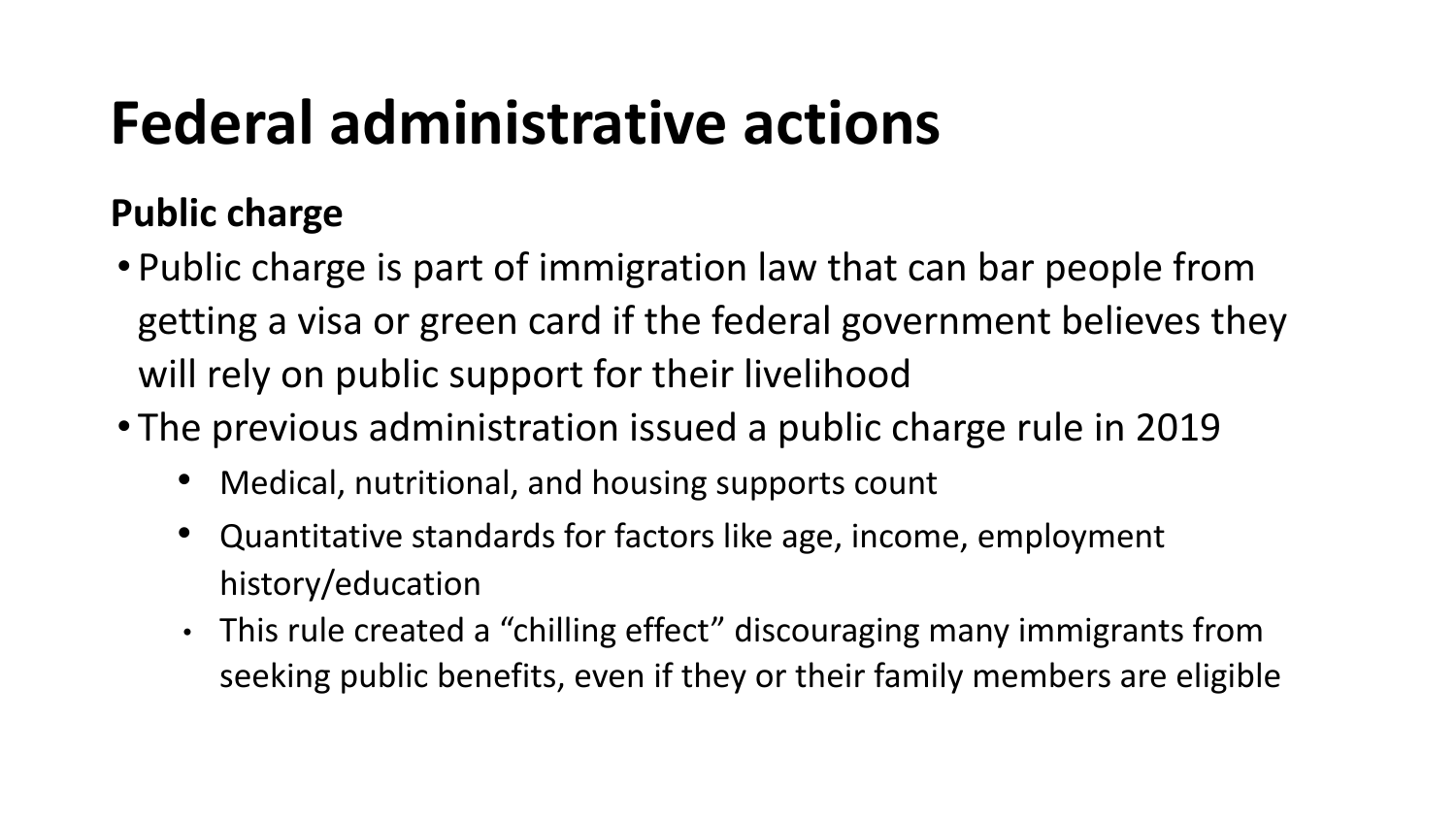#### **Public charge**

- The Biden Administration undid their predecessor's public charge rule
	- This was due in large part to a court ruling in ICIRR's legal challenge
	- This move reinstated 1999 INS guidance on public charge that was much narrower than the 2019 rule
- •DHS issued an Advance Notice of Proposed Rulemaking in August 2021 seeking input on how a new public charge rule should look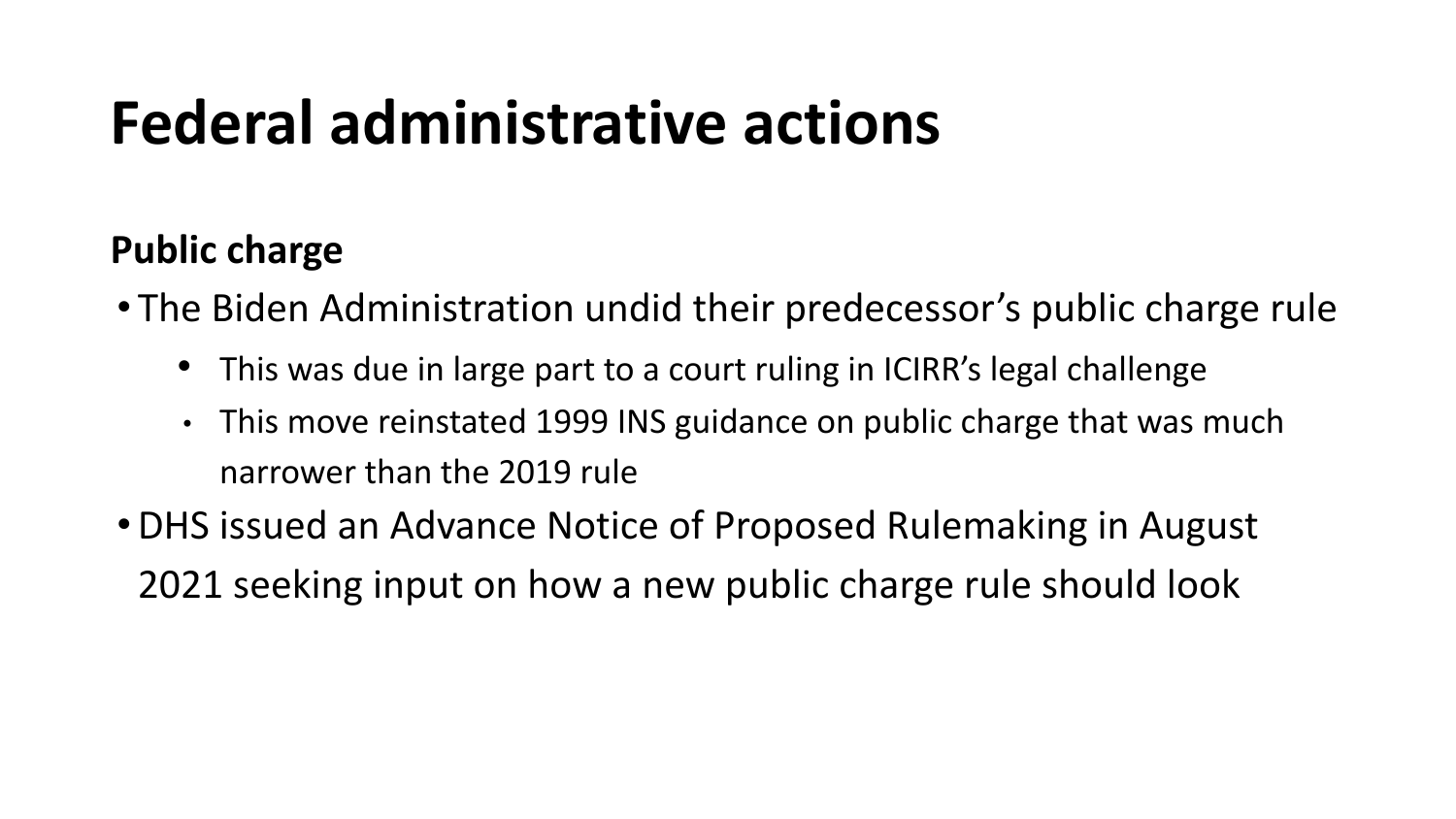#### **Public charge**

- •DHS published a proposed rule on February 24 that closely resembles the 1999 policy:
	- Medical, nutritional, and housing benefits do not count: only cash assistance and publicly-funded long-term institutional care count
	- Only the immigrant's own actually received benefits count: benefits received by children or other household members do not count
	- No quantitative standards for factors like age or income
- Public comments were accepted through April 25
- •DHS will issue a final rule sometime afterwards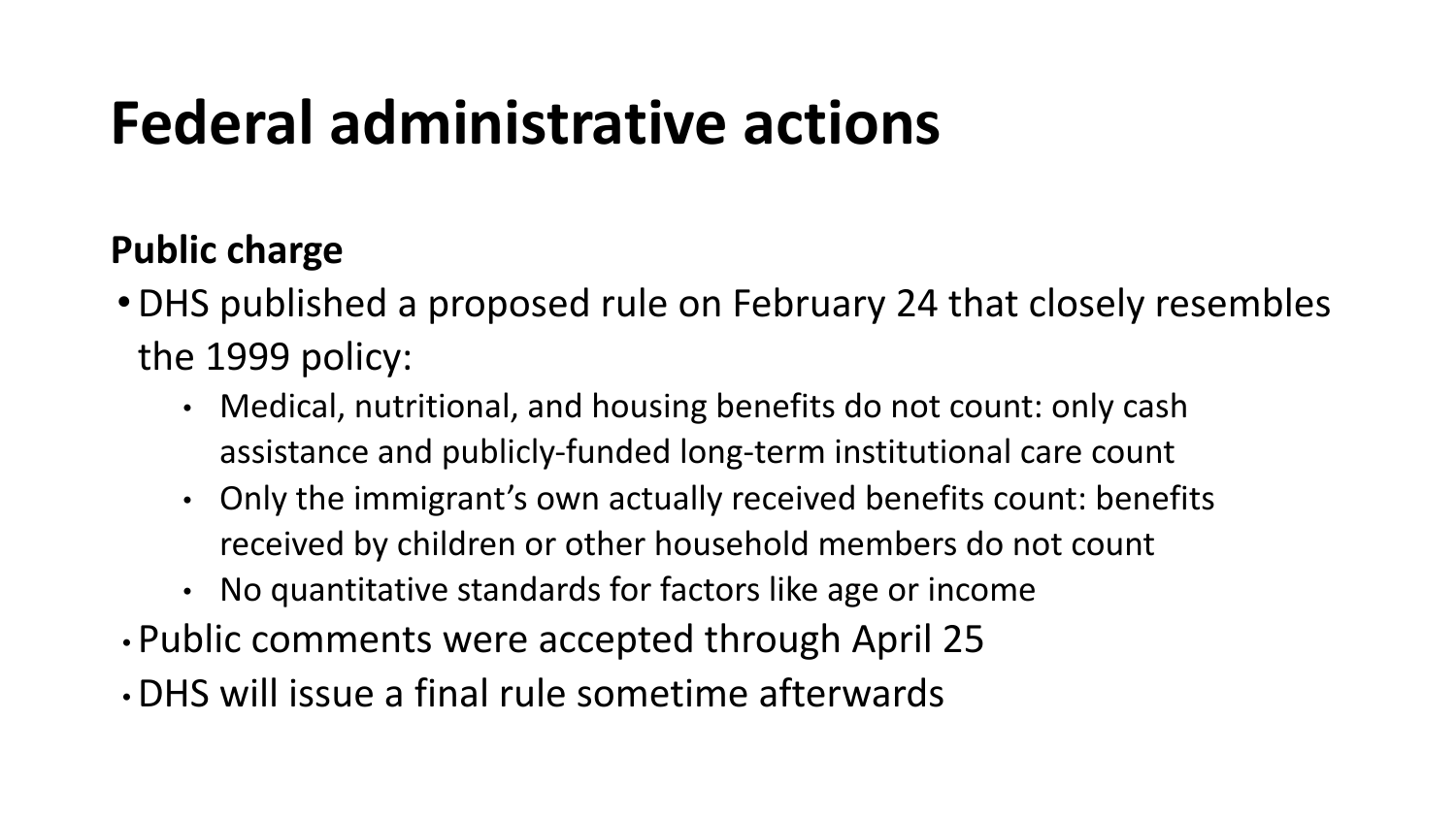#### **DACA**

- Biden pledged to "preserve and fortify" DACA
- •A federal judge in Texas ruled in July 2021 that the Obama Administration acted improperly in creating DACA
	- No new applications
	- People with DACA can still renew
- DHS has issued proposed regulations to write DACA into law; not clear when a final rule will be issued